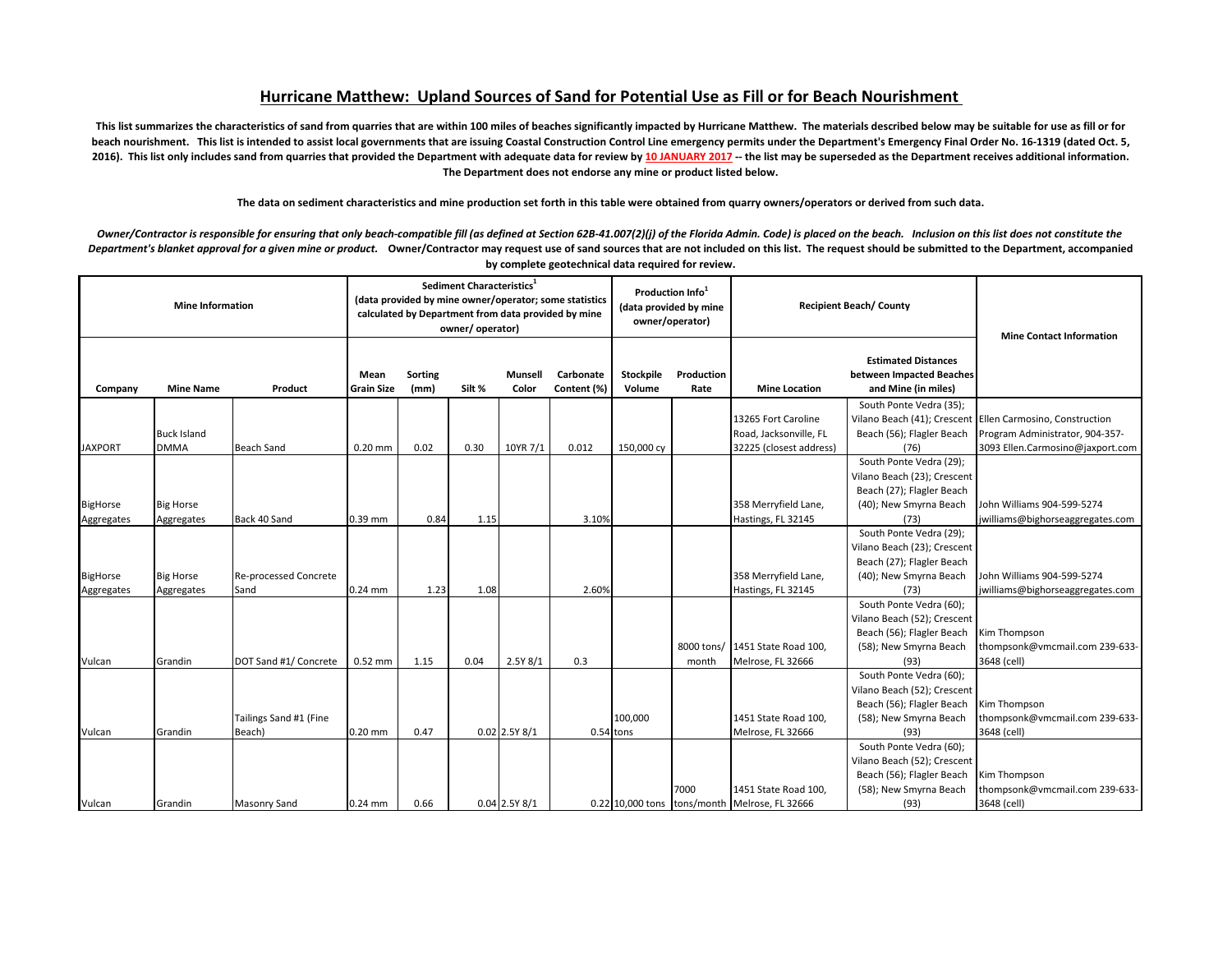| <b>Mine Information</b> |                          |                            | Sediment Characteristics <sup>1</sup><br>(data provided by mine owner/operator) |                        |        |                  |                          | Production Info <sup>1</sup><br>(data provided by mine<br>owner/operator) |                       | <b>Recipient Beach/County</b>                           |                                                                                                                       |                                                                 |
|-------------------------|--------------------------|----------------------------|---------------------------------------------------------------------------------|------------------------|--------|------------------|--------------------------|---------------------------------------------------------------------------|-----------------------|---------------------------------------------------------|-----------------------------------------------------------------------------------------------------------------------|-----------------------------------------------------------------|
| Company                 | <b>Mine Name</b>         | Product                    | Mean<br><b>Grain Size</b>                                                       | <b>Sorting</b><br>(mm) | Silt % | Munsell<br>Color | Carbonate<br>Content (%) | Stockpile<br>Volume                                                       | Production<br>Rate    | <b>Mine Location</b>                                    | <b>Estimated Distances</b><br>between Impacted Beaches<br>and Mine (in miles)                                         | <b>Mine Contact Information</b>                                 |
| Vulcan                  | Keystone<br>(Goldhead)   | Masonry Sand               | 0.28                                                                            | 0.63                   | 0.31   | 10YR 7/1         | 0.43                     |                                                                           |                       | 6547 Keystone Heights,<br>Keystone Heights, FL<br>32656 | South Ponte Vedra (60);<br>Vilano Beach (54); Crescent Kim Thompson<br>Beach (62); Flagler Beach<br>(70)              | thompsonk@vmcmail.com 239-633-<br>3648 (cell)                   |
| Vulcan                  | Keystone<br>(Goldhead)   | Regular Concrete Sand      | 0.44                                                                            | 0.90                   | 0.09   | 10YR 7/1         | 0.38                     |                                                                           |                       | 6547 Keystone Heights<br>Keystone Heights, FL<br>32656  | South Ponte Vedra (60);<br>Vilano Beach (54); Crescent Kim Thompson<br>Beach (62); Flagler Beach<br>(70)              | thompsonk@vmcmail.com 239-633-<br>3648 (cell)                   |
| Vulcan                  | Astatula                 | Concrete Sand              | 0.36                                                                            | 0.62                   | 0.05   | 7.5YR 7/2        | 0.52                     |                                                                           |                       | 27222 CR 561 Astatula,<br>FL 34705                      | New Smyrna Beach (68);<br>Flagler Beach (80); Crescent Kim Thompson<br>Beach (97); South Ponte<br>Vedra, FL (110)     | thompsonk@vmcmail.com 239-633-<br>3648 (cell)                   |
| Vulcan                  | Astatula                 | <b>Masonry Sand</b>        | 0.27                                                                            | 0.53                   | 0.03   | 7.5YR 7/2        | 0.77                     | 2,000,000<br>tons                                                         |                       | 27222 CR 561 Astatula,<br>FL 34705                      | New Smyrna Beach (68);<br>Flagler Beach (80); Crescent Kim Thompson<br>Beach (97); South Ponte<br>Vedra, FL (110)     | thompsonk@vmcmail.com 239-633-<br>3648 (cell)                   |
| Vulcan                  | Keuka                    | Regular Concrete Sand      | 0.44                                                                            | 0.97                   | 0.08   | 10YR 8/3         | 0.65                     |                                                                           |                       | 400 Keuka Road<br>Interlachen, FL 32148                 | Vilano Beach (64); Crescent<br>Beach (60); Flagler Beach<br>(60); New Smyrna Beach<br>(100)                           | Kim Thompson<br>thompsonk@vmcmail.com 239-633-<br>3648 (cell)   |
| <b>Edgar Minerals</b>   |                          | $C-20/EGS$                 | $0.18$ mm                                                                       | 1.61                   | 0.20   |                  |                          | 200,000<br>tons                                                           | 1400-1800<br>tons/day | 651 Keuka Road, Edgar,<br>FL 32640                      | South Ponte Vedra (59);<br>Vilano Beach (53); Crescent<br>Beach (56); Flagler Beach<br>(69); New Smyrna Beach<br>(93) | Phil Labert; Ashley Link                                        |
|                         |                          |                            |                                                                                 |                        | 0.00   |                  |                          |                                                                           | 5000                  | 652 Keuka Road, Edgar,<br>FL 32640                      | South Ponte Vedra (59);<br>Vilano Beach (53); Crescent<br>Beach (56); Flagler Beach<br>(69); New Smyrna Beach         |                                                                 |
| <b>Edgar Minerals</b>   |                          | Concrete                   | 0.42 mm                                                                         | 2.60                   |        |                  |                          | 1000 tons                                                                 | tons/week             | 4949 Sand Mine Rd,                                      | (93)                                                                                                                  | Phil Labert; Ashley Link<br>Adell Jahna ajahna@jahna.com        |
| E R Jahna               | Green Bay                | Mason                      | $0.22$ mm                                                                       | 0.47                   | 1.10   | 10YR 7/1         |                          |                                                                           |                       | Davenport, FL 33897                                     | New Smyrna Beach (90)                                                                                                 | 863-676-9431; 863-443-0784                                      |
|                         |                          |                            |                                                                                 |                        |        |                  |                          |                                                                           |                       | 4949 Sand Mine Rd,                                      |                                                                                                                       | Adell Jahna ajahna@jahna.com                                    |
| E R Jahna               | Green Bay<br>Independent | <b>Commercial Concrete</b> | 0.38 mm                                                                         | 0.90                   | 0.20   | 10YR 7/1         |                          |                                                                           |                       | Davenport, FL 33897<br>8455 County Rd 474,              | New Smyrna Beach (90)                                                                                                 | 863-676-9431; 863-443-0784<br>Adell Jahna ajahna@jahna.com 863- |
| E R Jahna               | North                    | Commercial Concrete        | 0.44 mm                                                                         | 0.89                   |        | 0.20 10YR 7/1    |                          |                                                                           |                       | Clermont, FL 34714                                      | New Smyrna Beach (88)                                                                                                 | 676-9436 863-443-0786                                           |
|                         | Independent              |                            |                                                                                 |                        |        |                  |                          |                                                                           |                       | 8455 County Rd 474,                                     |                                                                                                                       | Adell Jahna ajahna@jahna.com 863-                               |
| E R Jahna               | North                    | Mason                      | $0.25$ mm                                                                       | 0.61                   |        | 1.10 10YR 7/1    |                          |                                                                           |                       | Clermont, FL 34714                                      | New Smyrna Beach (88)                                                                                                 | 676-9436 863-443-0787                                           |